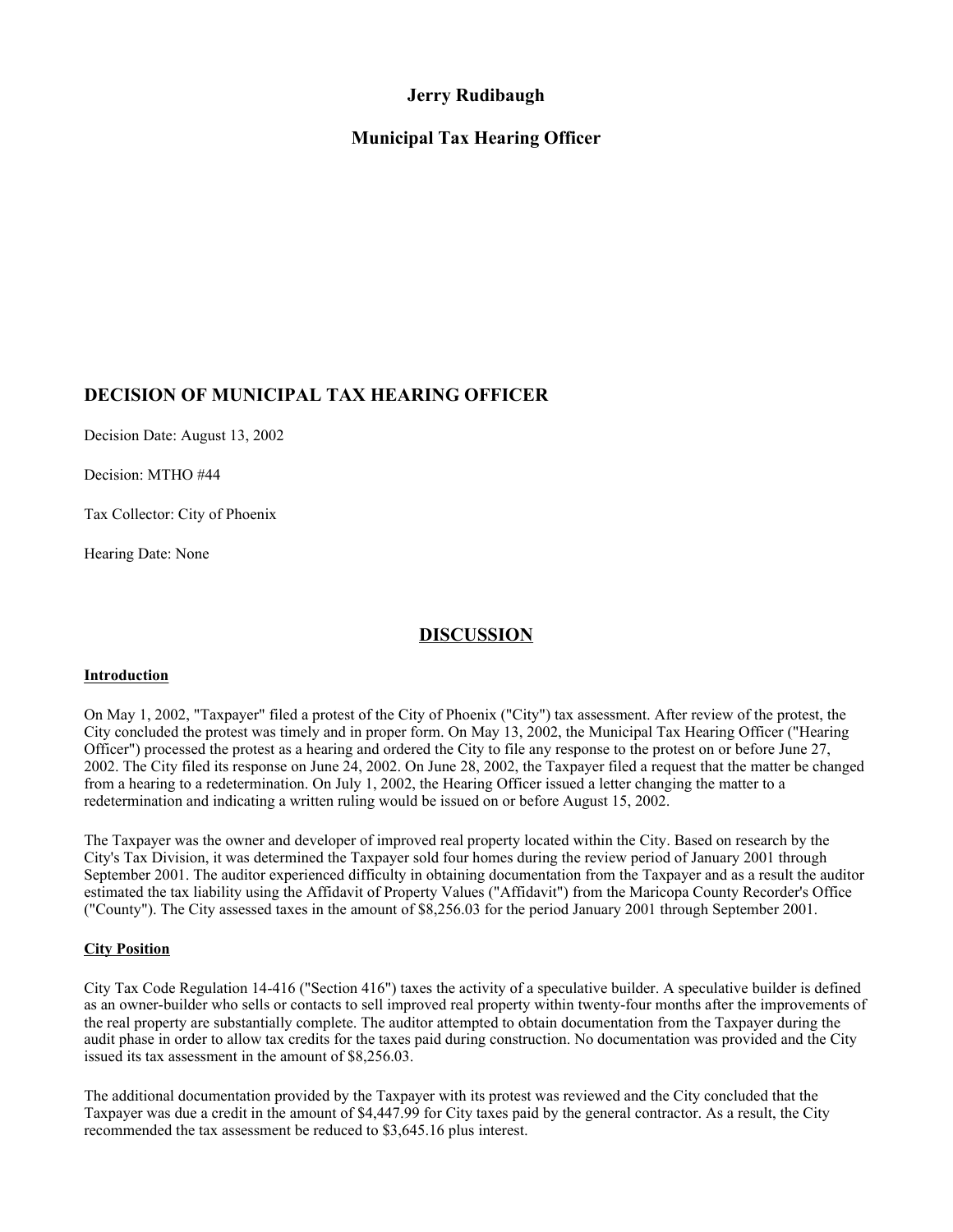#### **Taxpayer Position**

The Taxpayer asserted that the gross receipts deductions, net taxable receipts, and computed tax are all in error. According to the Taxpayer, the general contractor, who built the four homes, has already paid tax to the City during the construction phase of the homes. As part of its protest petition, the Taxpayer submitted documentation identifying taxes paid by the general contractor. The Taxpayer concurred with the City's recommended revised assessment reflecting a credit for City taxes paid by the general contractor.

### **ANALYSIS**

There was no dispute that the Taxpayer had taxable gross income from the activity of a speculative builder for the review period of January 2001 through September 2001. The Taxpayer disputed the assessment because the City had failed to provide a tax credit for the City tax paid by the general contractor during the construction phase of the homes, The City's original assessment was proper because the Taxpayer failed to provide documentation to substantiate the amount, if any, of City taxes paid by the general contractor. After receiving the requested documentation as part of the protest petition, it was proper for the City to review the documentation and recommend a credit for City taxes previously paid by the general contractor. Based on the above, the Hearing Officer approves the City's revised assessment as set forth in its June 24, 2002 response memorandum.

### **FINDINGS OF FACT**

1. On May 1, 2002, the Taxpayer filed a protest of the City tax assessment.

- 2. After review of the protest, the City concluded the protest was timely and in the proper form.
- 3. The protest was processed as a hearing.
- 4. On May 13, 2002, the Hearing Officer ordered the City to file any response to the protest on or before June 27, 2002.
- 5. The City filed its response on June 24, 2002.
- 6. On June 28, 2002, the Taxpayer filed a request that the matter be reclassified from a hearing to a redetermination.

7. On July 1, 2002, the Hearing Officer issued a letter changing the matter to a redetermination and indicating a written ruling would be issued on or before August 15, 2002.

8. The Taxpayer was the owner and developer of improved real property located within the City.

9. During the period of January 2001 through September 2001, the Taxpayer sold four homes within twenty-four months after the improvements were substantially complete.

10. The auditor attempted to obtain documentation from the Taxpayer during the audit phase in order to allow tax credits for the taxes paid during construction.

11. No documentation was provided and the City issued its tax assessment in the amount of \$8,256.03 plus interest.

12. As part of its protest petition, the Taxpayer submitted additional documentation identifying taxes paid by the general contractor.

13. After review of the additional documentation, the City concluded that the Taxpayer was due a credit in the amount of \$4,447.99 for City taxes paid by the general contractor.

14. The City recommended the tax assessment be reduced to \$3,645.16 plus interest.

15. The Taxpayer concurred with the City's recommended revised assessment.